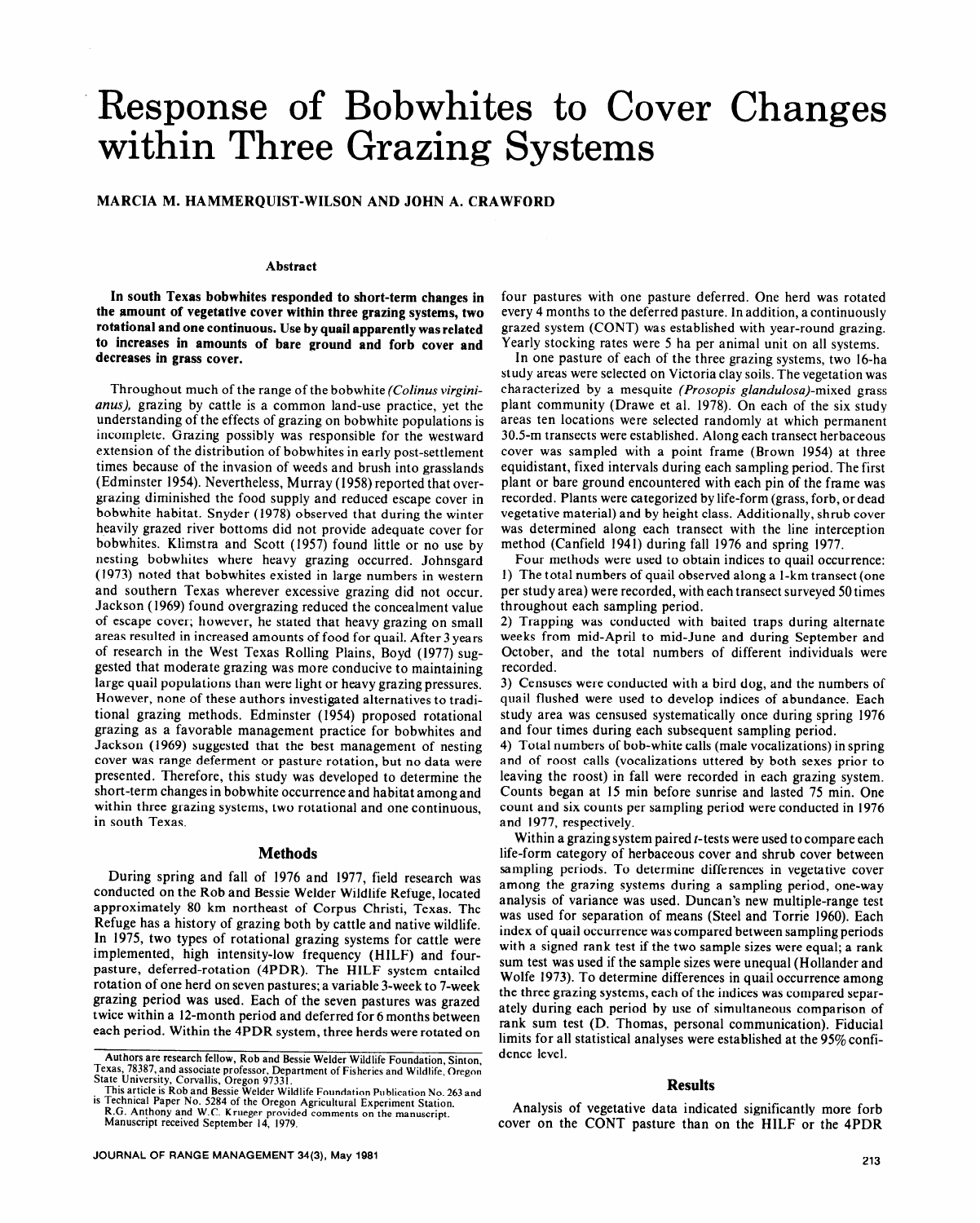**three grazing systems,l Welder Wildlife Refuge, Texas, 1976-1977. Wildlife Refuge, Texas, 1976-1977.** 

|                    | Treatment                          | Relative composition <sup>2</sup>                     |                                                  |                                                  |                                               |                     |                                                                                | Occurrence indices          |                 |                              |                           |
|--------------------|------------------------------------|-------------------------------------------------------|--------------------------------------------------|--------------------------------------------------|-----------------------------------------------|---------------------|--------------------------------------------------------------------------------|-----------------------------|-----------------|------------------------------|---------------------------|
| Life-form category |                                    | Spring<br>1976                                        | Fall<br>1976                                     | Spring<br>1977                                   | Fall<br>1977                                  | Method<br>Treatment |                                                                                | Spring<br>1976              | Fall<br>1976    | Spring<br>1977               | Fall<br>1977              |
| Grasses            | <b>HILF</b><br>4PDR<br><b>CONT</b> | $60^{a_3}$<br>82 <sup>b</sup><br>66 <sup>a</sup>      | 57 <sup>a</sup><br>$69^{b_4}$<br>58 <sup>a</sup> | $36^{a_4}$<br>$57^{b_4}$<br>56 <sup>b</sup>      | $26^{a_4}$<br>$47^{b_4}$<br>$54^{\rm b}$      | <b>HILF</b>         | <b>Observations</b><br>Trapping<br>Flush census <sup>2</sup>                   | 26 <sup>4</sup><br>34<br>11 | 48<br>13<br>29  | 45<br>9<br>18                | 92<br>35<br>68            |
| Forbs              | <b>HILF</b><br>4PDR<br><b>CONT</b> | 14 <sup>a</sup><br>8 <sup>a</sup><br>22 <sup>b</sup>  | 14 <sup>b</sup><br>$5^{a_4}$<br>$22^{\circ}$     | $30^{b_4}$<br>$21^{a_4}$<br>24 <sup>a</sup>      | $17^{b_4}$<br>$4^{\mathrm{a}}4$<br>$14^{b_4}$ | 4PDR                | Vocalizations <sup>3</sup><br>Observations<br>Trapping                         | 631<br>11                   | 197<br>16<br>o  | 2424<br>37 <sup>5</sup><br>9 | 1039<br>19<br>10          |
| Dead plants        | <b>HILF</b><br>4PDR<br><b>CONT</b> | 22 <sup>b</sup><br>10 <sup>a</sup><br>12 <sup>a</sup> | 21 <sup>a</sup><br>$23^{a_4}$<br>$18^{a_4}$      | 26 <sup>b</sup><br>$17^{a_4}$<br>16 <sup>a</sup> | $49^{a_4}$<br>$47^{a_4}$<br>$30^{a_4}$        | <b>CONT</b>         | Flush census <sup>2</sup><br>Vocalizations <sup>3</sup><br><b>Observations</b> | 4<br>85<br>53               | 18<br>135<br>37 | 11<br>2327<br>18             | $0^{\circ}$<br>1013<br>47 |
| Bare ground        | <b>HILF</b><br>4PDR<br><b>CONT</b> | 4 <sup>b</sup><br>$0^a$<br>$0^{\circ}$                | $8^{b_4}$<br>3 <sup>a</sup><br>$2^{a4}$          | 8 <sup>a</sup><br>$5^{\circ}$                    | 8 <sup>b</sup><br>$2^{a4}$<br>2 <sup>a</sup>  |                     | Trapping<br>Flush census <sup>2</sup><br>Vocalizations <sup>3</sup>            | 16<br>11<br>194             | 18<br>42<br>101 | n<br>4 <sup>5</sup><br>1558  | 6<br>25<br>521            |

 $HILF = high intensity-low frequency; 4PDR = four-pasture, deferred-rotation;$  $CONT =$  continuous.

<sup>2</sup>Average of two study areas.

'Within each life-form category column values followed by different superscripts are significantly different.

Significant change from preceding sample period.

pastures during spring and fall of 1976 (Table 1). From fall 1976 to spring 1977, a significant increase in forb cover was observed on both rotational grazing systems (Table 1). By spring 1977, the cally nonsignificant, trends developed. Use by quail was greatest<br>HII E system had significantly more forb cover than either of the on the HILF system througho HILF system had significantly more forb cover than either of the other systems (Table 1). Dry conditions during the second summer probably caused the significant decline in forb cover on all the occurred during spring 1977, when the fewest numbers of quail<br>probably caused the significant decline in forb cover on all the were observed on the CONT past pastures (Table 1). Furthermore, in fall 1977, 80% of the forbs in were observed on the CONT pasture (Table 2).<br>HILE were in the tall height category (240 cm), the greatest Greater use of HILE study areas probably occurred HILF were in the tall height category  $($ >40 cm), the greatest amount during any period. Significantly more grass cover existed to the presence of the greatest amount of bare ground, the least on the 4PDR pasture than on either of the other two pastures amount of grass cover and, during fall 1977, the large amount of during 1976 (Table 1). From fall 1976 to fall 1977, a significant tall forbs. Scott and Klimstra (1954) found that bare ground was an decline occurred in the amount of grass cover on both rotational important component of bobwhite habitat in providing a desirable<br>grazing systems (Table 1). Throughout the 1977 approximation provided surface for movement a grazing systems (Table 1). Throughout the 1977 sampling periods, HILF system had significantly less grass cover than the other also noted a strong preference of bobwhites for bare or nearly bare<br>systems (Table 1). The amount of hare ground use significantly ground as roosting substrate systems (Table 1). The amount of bare ground was significantly greatest on the HILF system during the study except for spring the roosting cover. Stoddard (1931) found few quail in areas of greatest on the HILF system during the study except for spring 1977 (Table 1).

three pastures during fall 1976 (HILF 10%, 4PDR 6%, and CONT 1969). Tall forbs provided overhead concealment for feeding and 10%) or during spring 1977 (HILF 13%, 4PDR 1 l%, and CONT moving and probably were an important source of food since forbs 12%). However, brush cover increased significantly on all three represent approsistems from fall to spring.

recorded in the HILF pasture than in the CONT pasture and coincided with the amount of forb cover. Use was high when the significantly more calls were recorded in the CONT pasture than in forb cover was highest (21% during spring 1977) and low when the significantly more calls were recorded in the CONT pasture than in the 4PDR (Table 2). During the other three sampling periods, none forb cover was below 8%. When use by quail was high on 4PDR, of the four population indices yielded significant differences use was low on the CONT, despite nearly comparable vegetative among the grazing systenis. composition of the two systems (Tables 1 and **2).** A possible

rence of bobwhites were noted from one sampling period to standing water in one study area in the CONT pasture may have led another. From fall 1976 to spring 1977, numbers of quail observed to reduced use by quail. increased significantly on the 4PDR system and numbers of quail Controlled grazing treatments on the Welder Refuge had few flushed declined significantly on the CONT system (Table 2). effects on the vegetation during the 2 years of this study; however, Likewise, when indices from spring 1976 were compared to spring above-average rainfall in 1976 may have affected the response of 1977, a significant increase occurred in the number of bob-white the vegetation to the treatments. Correspondingly, few definitive calls on the 4PDR area and significantly fewer quail were trapped relationships between grazing systems and use by quail were found. on the CONT area. In addition, the numbers of quail flushed Nevertheless, changes in use by quail through time within a system declined significantly on 4PDR between spring and fall 1977 seemingly were related to certain habitat factors which were influ-(Table 2). During this time the numbers of quail flushed increased enced by the grazing system and the climate. Long-term changes in significantly on the HILF pasture (Table 2). habitat resulting from the grazing systems are unknown and merit significantly on the HILF pasture (Table 2).

In addition to the few significant differences in use by quail Boyd, C.E. **1977.** Effects of livestock grazing on vegetation, quail popula-

Table 1. Comparison of relative composition of cover and bare ground on Table 2. Indices to bobwhite occurrence on three grazing systems,<sup>1</sup> Welder

|                     | Relative composition <sup>2</sup>  |                               |                               |                          |             |                            | Occurrence indices |              |                |                |  |
|---------------------|------------------------------------|-------------------------------|-------------------------------|--------------------------|-------------|----------------------------|--------------------|--------------|----------------|----------------|--|
| reatment            | Spring<br>1976                     | Fall<br>1976                  | Spring<br>1977                | Fall<br>1977             | Treatment   | Method                     | Spring<br>1976     | Fall<br>1976 | Spring<br>1977 | Fall<br>1977   |  |
| <b>HILF</b>         | $60^{a_3}$                         | 57 <sup>a</sup>               | $36^{a_4}$                    | $26^{a_4}$               | <b>HILF</b> | <b>Observations</b>        | 26 <sup>4</sup>    | 48           | 45             | 92             |  |
| 4PDR                | 82 <sup>b</sup>                    | $69^{b_4}$                    | $57^{b_4}$                    | $47^{b_4}$               |             | Trapping                   | 34                 | 13           | 9              | 35             |  |
| CONT                | 66 <sup>a</sup>                    | 58 <sup>a</sup>               | 56 <sup>b</sup>               | 54 <sup>b</sup>          |             | Flush census <sup>2</sup>  | 11                 | 29           | 18             | 685            |  |
| <b>HILF</b>         | 14 <sup>a</sup>                    | 14 <sup>b</sup>               | $30^{b_4}$                    | $17^{b_4}$               |             | Vocalizations <sup>3</sup> | 631                | 197          | 2424           | 1039           |  |
| 4PDR                | 8 <sup>a</sup>                     | $5^{a_4}$                     | 21 <sup>a</sup> 4             | $4^{\mathbf{a}_4}$       | 4PDR        | <b>Observations</b>        | 11                 | 16           | 375            | 19             |  |
| CONT                | 22 <sup>b</sup>                    | $22^{\circ}$                  | 24 <sup>a</sup>               | $14^{b_4}$               |             | Trapping                   |                    | 6            | 9              | 10             |  |
|                     |                                    |                               |                               |                          |             | Flush census <sup>2</sup>  | 4                  | 18           | 11             | 0 <sup>5</sup> |  |
| <b>HILF</b><br>4PDR | 22 <sup>b</sup><br>10 <sup>a</sup> | 21 <sup>a</sup><br>$23^{a_4}$ | 26 <sup>b</sup><br>$17^{a_4}$ | $49^{a_4}$<br>$47^{a_4}$ |             | Vocalizations <sup>3</sup> | 85                 | 135          | 2327           | 1013           |  |
| CONT                | 12 <sup>a</sup>                    | $18^{a_4}$                    | 16 <sup>a</sup>               | $30^{a_4}$               | <b>CONT</b> | Observations               | 53                 | 37           | 18             | 47             |  |
| <b>HILF</b>         | 4 <sup>b</sup>                     | $8^{b_4}$                     | 8 <sup>a</sup>                | $8^{\rm b}$              |             | Trapping                   | 16                 | 18           | 6              | 6              |  |
|                     | $0^a$                              | 3 <sup>a</sup>                | $5^{\mathrm{a}}$              |                          |             | Flush census <sup>2</sup>  | $\mathbf{11}$      | 42           | 4 <sup>5</sup> | 25             |  |
| 4PDR                |                                    | 7 <sup>24</sup>               |                               | $2^{a4}$                 |             | Vocalizations <sup>3</sup> | 194                | 101          | 1558           | 521            |  |
| CONT                | በ*                                 |                               | $\mathbf{A}^{\mathbf{a}}$     | $\mathcal{P}$            |             |                            |                    |              |                |                |  |

 $HILF = high intensity-low frequency; 4PDR = four-pasture, 4eferred-rotation;$  $CONT = continuous$ .

<sup>2</sup>Values indicate total number of quail flushed once during spring 1976 and four times during subsequent sampling periods.

<sup>3</sup>Values indicate total number of vocalizations recorded once during each sampling period in 1976 and six times during each sampling period in 1977. 4Data were collected only during latter one-half of sampling period. <sup>5</sup>Significant ( $P \ge 0.05$ ) change from preceding sample period.

among the three grazing systems, several general, albeit statistiamount of use occurred on 4PDR (Table 2). One exception

No significant difference in the shrub cover occurred among the items (Kiel 1976) and made seeds unavailable to quail (Jackson represent approximately  $60\%$  of the bobwhite diet during fall

During spring 1976, significantly more bob-white calls were Fluctuations in use by quail on the 4PDR system apparently However, within each grazing system some changes in the occur-<br>
explanation for the apparent discrepancy was that the presence of

investigation.

## **Discussion Literature Cited**